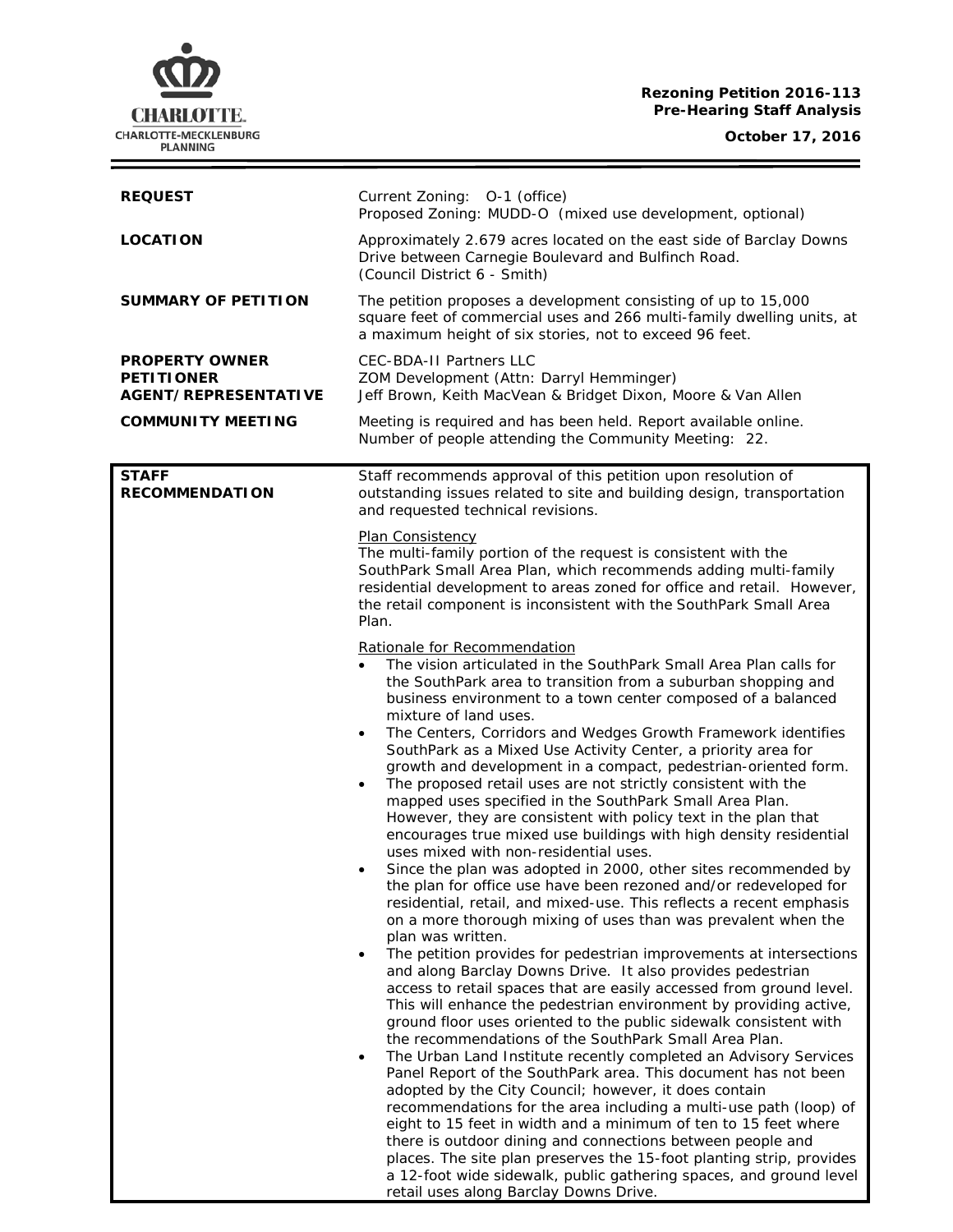### **PLANNING STAFF REVIEW**

### • **Proposed Request Details**

The site plan accompanying this petition contains the following provisions:

- Allows up to 266 multi-family residential dwelling units and up to 15,000 square feet devoted to non-residential permitted uses, such as retail, eating/drinking/entertainment establishments (EDEEs), and personal service uses with surface and structured parking. Prohibits gasoline service stations with or without a convenience store, EDEEs with an accessory drive-through service window, and car washes except those provided as part of the amenities/accessory uses associated with the proposed apartments.
- Limits the maximum building height to six stories, not to exceed 96 feet.
- Limits the total number of principal buildings to be developed on the site to one.
- Specifies that the allowed non-residential square footage will be located on the ground floor of the building.
- Proposes pedestrian network improvements to include but not limited to the following:
	- Barclay Downs Drive and Carnegie Boulevard intersection: enhancements to crosswalks such as paving material, stamping or striping; improvements to the existing refuge island to promote pedestrian safety; improvements for handicap accessibility; and open space features. These improvements would be subject to the approval of CDOT, adjacent property owners, mortgage holders, and Carnegie Center Property Owners Associate, Inc.
	- Barclay Downs Drive sidewalks: commits to contributing \$175,000 to the City of Charlotte for the design and/or construction of sidewalk and/or pedestrian improvements to Barclay Downs Drive in the area from Sayre Street to Runnymeade Road or for other pedestrian improvements in the area. If the funds have not been spent within eight years of the approval of the rezoning the contribution will be returned to the petitioner.
- Proposes access to the site from a right-in/right-out drive on Barclay Downs Drive and a full movement drive on Carnegie Boulevard and on Bulfinch Road.
- Provides a 27-foot setback from the future back of curb along Barclay Downs Drive with a 15-foot planting strip and 12-foot sidewalk. Building elements higher than 10 feet above the grade of the sidewalk may encroach up to two feet into the sidewalk area.
- Provides a 25-foot setback from the future back of curb along Carnegie Boulevard and Bulfinch Road with 15-foot planting strips and 10-foot sidewalks.
- Commits to using good faith effort to coordinate with the adjacent property owner for the provision of pedestrian connections from the site to the abutting mall property and mall pedestrian network. These connections would be subject to approval of the adjacent property owner and the petitioner would be relieved of any commitment to the provision of these connections beyond the site if the adjacent owner and the petitioner do not reach an agreement.
- Provides screening for parking, meter banks, roof top HVAC and related mechanical equipment from public view and adjacent property. Prohibits rooftop cell antennas.
- Provides building design commitments related to building materials, building entrances, scale and massing, blank walls, clear glass windows, operable doors, and balconies.
- Commits to creating focal points at the corner of Barclay Downs Drive and Bulfinch Road and Barclay Downs Drive and Carnegie Boulevard to stimulate pedestrian activity with the first floor of the building designed to address the corner.
- Commits to the relocation of the current CATS bus stop on Barclay Downs Drive in coordination with CATS.

# • **Existing Zoning and Land Use**

- The subject site is a narrow parcel zoned O-1 (office) on the east side of Barclay Downs Drive along the west edge of the SouthPark mall site, abutting the mall's surface parking lot. The site is bounded by Carnegie Boulevard to the north and Bulfinch Road to the south, both of which serve as entry points to the mall parking lot. The site is developed with a three-story office building with its own surface parking, separated from the mall parking lot by dense planting.
- Adjacent to the south, across Bulfinch Road, is a four-story bank office building zoned O-1 (office), and a freestanding Rite Aid pharmacy which opens into the mall parking lot, zoned CC (commercial center).
- Adjacent to the north across Carnegie Boulevard is open space zoned CC (commercial center) and owned by the mall. This open space adjoins the mall parking lot and the Symphony Park amphitheater. East of the site is surface parking serving the adjacent SouthPark Mall.
- Adjacent to the west across Barclay Downs Drive is the seven-story Renaissance Hotel, zoned MUDD-O (mixed use development, optional). Diagonally to the northwest and southwest are other office buildings in O-1 (office) and MUDD-O (mixed use development, optional) zoning at four to 10 stories.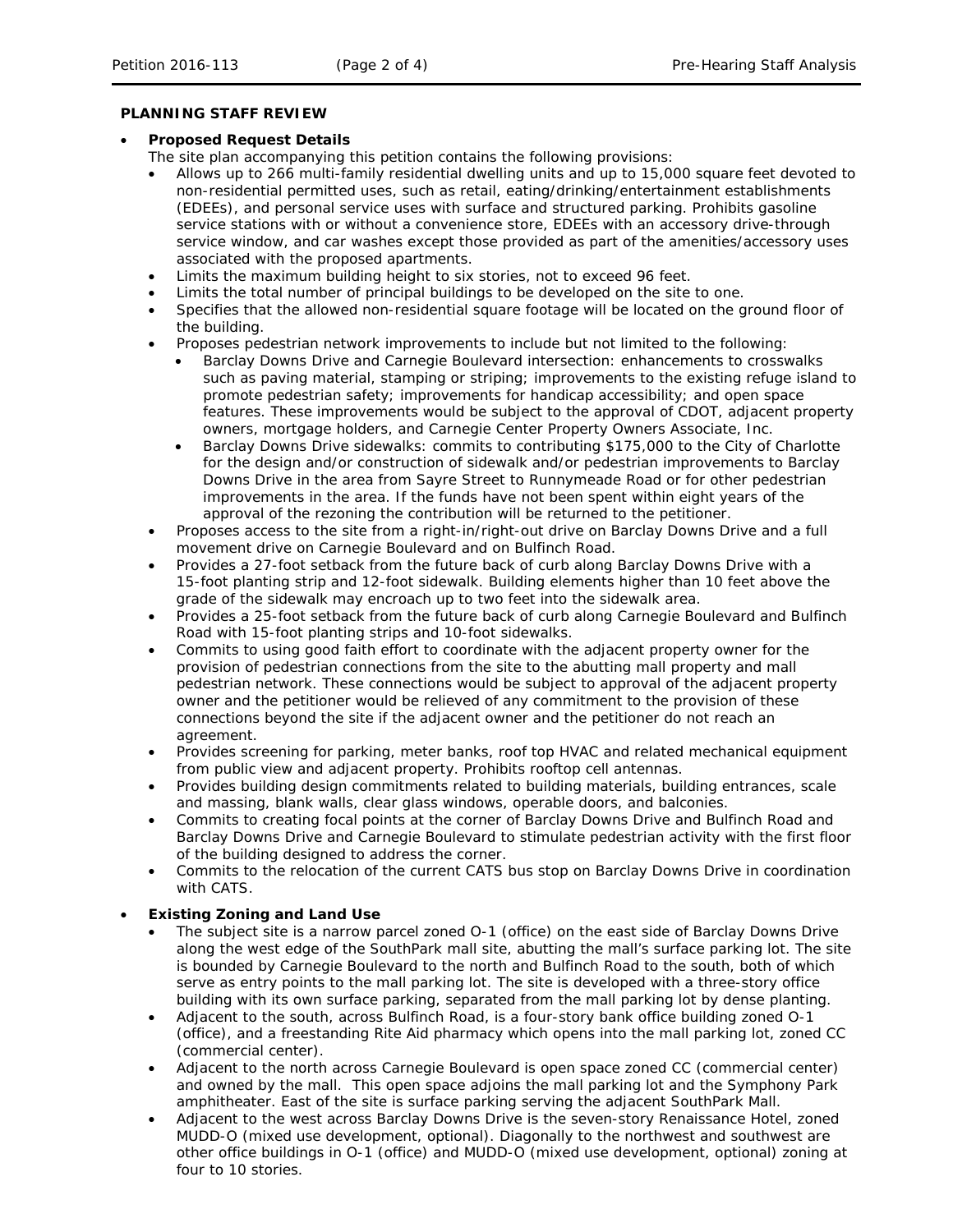See "Rezoning Map" for existing zoning in the area.

# • **Rezoning History in Area**

• There have been a number of rezonings in the area to MUDD-O (mixed use development, optional) to accommodate residential, hotel and mixed use developments.

## • **Public Plans and Policies**

- The *SouthPark Small Area* Plan (2000) recommends office or office-residential mixture of uses on the subject property and encourages a mixture of office, residential, retail and institutional land uses as part of a livable environment. A key concept of the plan recommendations is to add multi-family residential development to areas zoned for office and retail uses.
- The vision articulated in the *SouthPark Small Area Plan* calls for the SouthPark area to transition from a suburban shopping and business environment to a town center composed of a balanced mixture of land uses.

# • **TRANSPORTATION CONSIDERATIONS**

- This site is located in the SouthPark Mixed Use Activity Center. CDOT supports greater density in Mixed Use Activity Centers since the mixture of uses yields shorter vehicle trip lengths that are less impactful than accommodating the same uses spread over greater distances. This petition does not provide commitments requested to ensure the enhanced pedestrian and shared use paths along Barclay Downs as envisioned by CDOT.
- See Outstanding Issues, Notes 4 through 8.
- **Vehicle Trip Generation:**

Current Zoning:

Existing use: 650 trips per day (based on existing 39,383 square-foot office building). Entitlements: 1,000 trips per day (based on existing office zoning).

Proposed Zoning: 3,715 trips per day (based on 266 dwellings and 15,000 square feet of retail).

## **DEPARTMENT COMMENTS** (see full department reports online)

- **Charlotte Area Transit System:** See Outstanding Issue Note 9.
- **Charlotte Department of Neighborhood & Business Services:** No issues.
- **Charlotte Fire Department:** No issues.
- **Charlotte-Mecklenburg Schools:** The development allowed under the existing zoning would generate ten students, while the development allowed under the proposed zoning will produce 85 students.
	- The proposed development is projected to increase the school utilization (without mobile classroom units) over existing conditions, as follows:
		- Sharon Elementary from 141% to 150%;
		- Alexander Graham Middle from 112% to 113%; and
		- Myers Park High from 115% to 116%.
- **Charlotte-Mecklenburg Storm Water Services:** No issues.
- **Charlotte Water:** Charlotte Water has water system availability for the rezoning boundary via an existing eight-inch water distribution main located along Barclay Downs Drive and sewer system availability via an existing eight-inch gravity sewer main located along Barclay Downs Drive.
- **Engineering and Property Management:** No issues.
- **Mecklenburg County Land Use and Environmental Services Agency:** No comments received.
- **Mecklenburg County Parks and Recreation Department:** No issues.

### **OUTSTANDING ISSUES**

# **Site and Building Design**

- 1. Amend Note 3c to prohibit all accessory drive through service windows.
- 2. Amend Note 6j to remove reference to transition zone and clarify the encroachment allowed into the setback above the first story. Provide a maximum number of feet balconies may encroach into the setback.
- 3. Provide additional description for "focal points" at the corners of the building referenced in Note 6l. As written the note is not clear as to what these are and what the petitioner is committing to providing in terms of physical features.

### **Transportation**

4. Change notes committing to improvements that require approval from a private entity (4I, 4Ib, 4Ic, 4IIc, 5d so that a letter of authorization from private entities will be required to be submitted